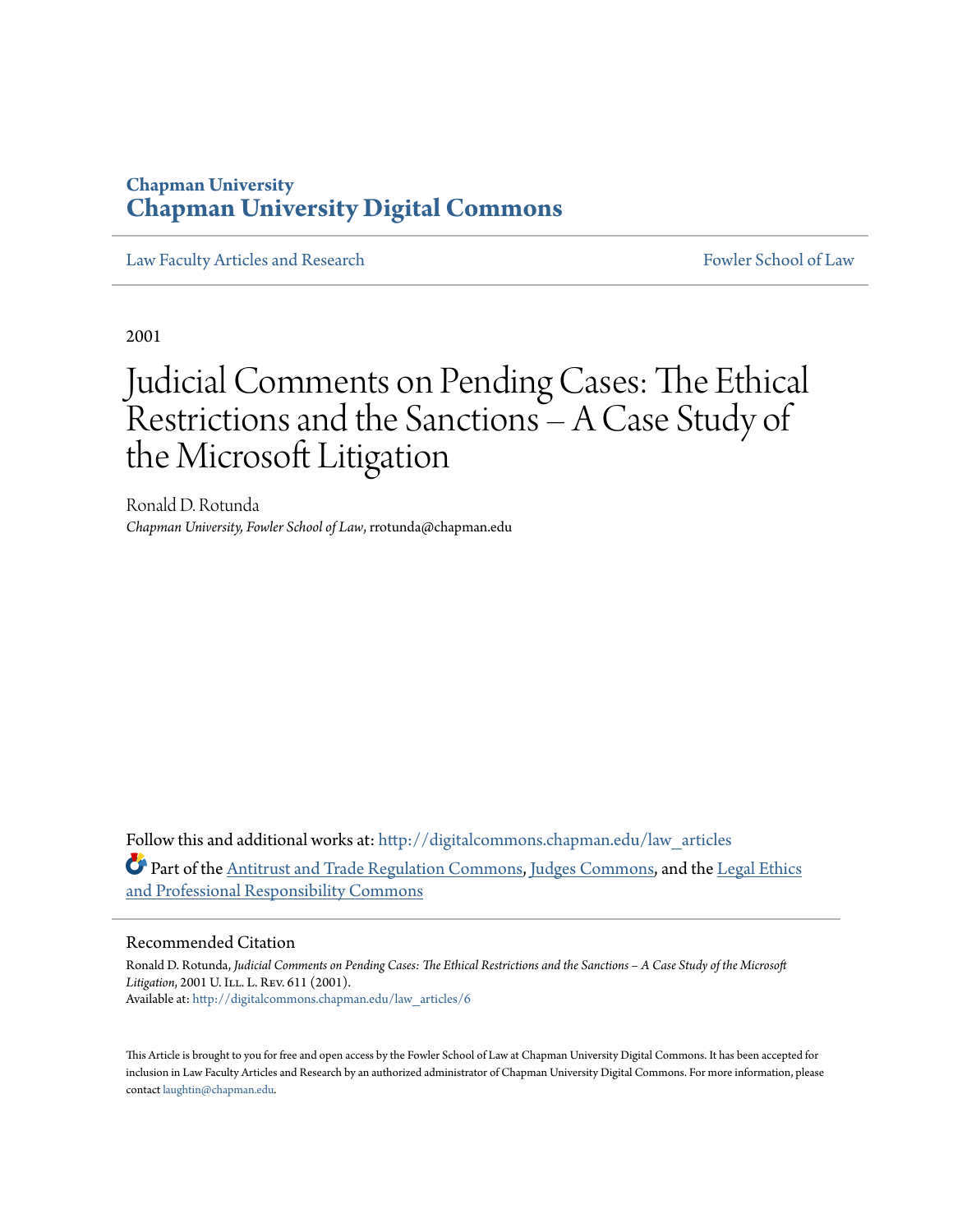# JUDICIAL COMMENTS ON PENDING CASES: THE ETHICAL RESTRICTIONS AND THE SANCTIONS-A CASE STUDY OF THE MICROSOFT LITIGATION

#### *Ronald D. Rotunda\**

*In our legal system, the most authoritative figures are the judges. Yet, despite the increased demands and offers for media commentary that judges must be receiving, in the following article, Professor Ronald Rotunda explains that judges are ethically prohibited from providing ex parte commentary about ongoing cases. He argues that the prohibition is and should be absolute-whether dealing with print or electronic media. This is especially true if the judge is presiding over the case. Professor Rotunda draws his primary examples from the recent media coverage surrounding the Microsofi antitrust trial; but he contends that the rules apply across the board.* 

#### I. INTRODUCTION

As a matter of routine, judges typically instruct jurors not to discuss the case with each other until the end of the trial. As a matter of fairness, we do not want jurors to start deliberating with themselves as to what the verdict should be until both sides have had the opportunity to present all of their evidence. In addition, if a juror (let us call him Juror Loquacious) starts explaining to (and trying to persuade) a fellow juror why he thinks one side should win, his explanations may start to appear like arguments and later, Juror Loquacious may be reluctant to back off, admit that he had been in error, and that he should change his mind when faced with other evidence.

When the jurors have rendered their verdict, judges typically thank them for their services and then may instruct them that they are not obligated to disclose to the curious what they said in the jury room. What Bismarck is supposed to have said about laws (like sausage, it is best not

<sup>\*</sup> Albert E. Jenner, Jr. Professor of Law, University of Illinois College of Law; Visiting Senior *Fellow in Constitutional Studies, The Cato Institute.*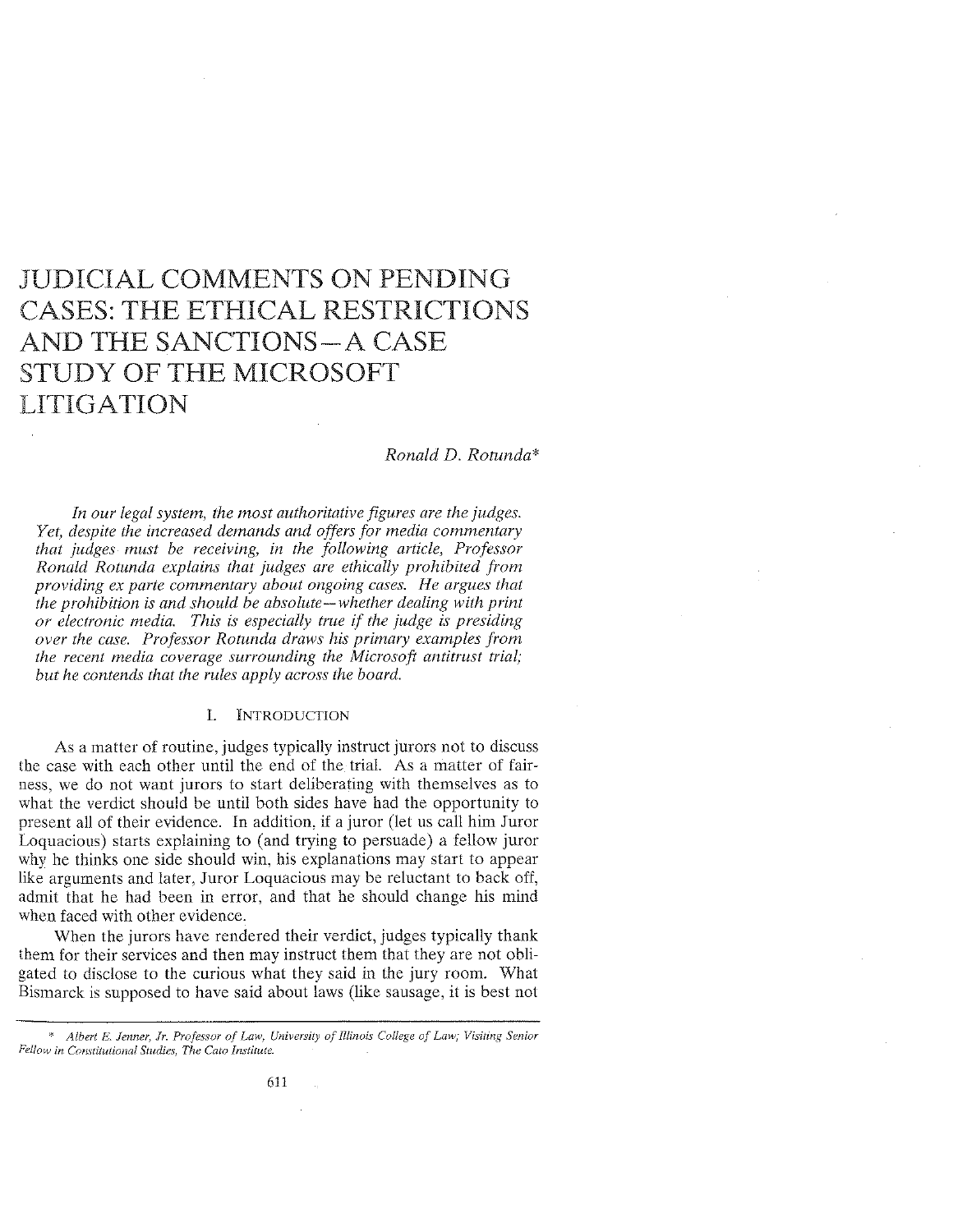to see how they were made) may also apply to jury deliberations. Jurors may talk if they want to, but sometimes it may be best not to know  $ex$ . actly how the sausage has been made.

These principles apply to judges too, particularly in bench trials. As a matter of fairness, we do not allow judges to comment publicly about pending cases outside the courtroom and to announce their views prior to the close of the evidence. If Judge Loquacious (our counterpart to  $J_{11}$ . ror Loquacious) talks to reporters about a case pending personally before him, he may also talk himself into a mind set. Like Juror Loquacious, he may well be reluctant to admit that he had misjudged some testimony, or that he had been in error in asking the parties to explore a particular issue, or that his initial instincts were fatally wrong.

In addition, judges are normally fiercely protective of their deliberative process. Like Bismarck, judges ordinarily do not want us to see the sausage being made. But the purpose of the rule forbidding judges from engaging in conversations about pending cases outside the presence of the counsel for both parties is not simply to protect judges from broadcasting their deliberative processes. Judges do not have the right to "waive" the proscription because the purpose of the prohibition against ex parte communications is not to protect the judge; it is to protect the parties and the system of justice.

If the judge discussed his deliberative processes, or his thoughtprocess, or his evaluation of the evidence with a reporter, those statements are part of the published newspaper interview, but are not part of the record. Should a party be able, on appeal, to argue that the judge's factual assumption was wrong, or the party should have a right to have the case remanded so that it can counter the judge's evaluation of the evidence, as reported in the newspaper interview? If so, should the other party be able to show (by cross-examining the judge or the reporter) that the judge never really relied on that thought-process or evaluation to the extent or in the way that the reporter believed? Or, should the appellate court determine that it should ignore what the judge said, even though the trial judge apparently told several reporters the same story?

Judge Loquacious's ex parte communications during the trial are more troubling than Juror Loquacious's ex parte communications for another reason. Juror Loquacious will be talking to other jurors. But Judge Loquacious will be communicating with reporters, and these reporters, unlike the jurors, will have been exposed to information that is outside the record. The problem is not simply that the judge is talking to reporters; it is that reporters are talking to the judge. If Judge Loquacious engages in conversations with reporters about the pending case, the very nature of a "conversation" is that there is give and take. The judge will not only be communicating information to the reporters, they will be communicating information to him. *A* conversation is a dialogue, a spoken exchange.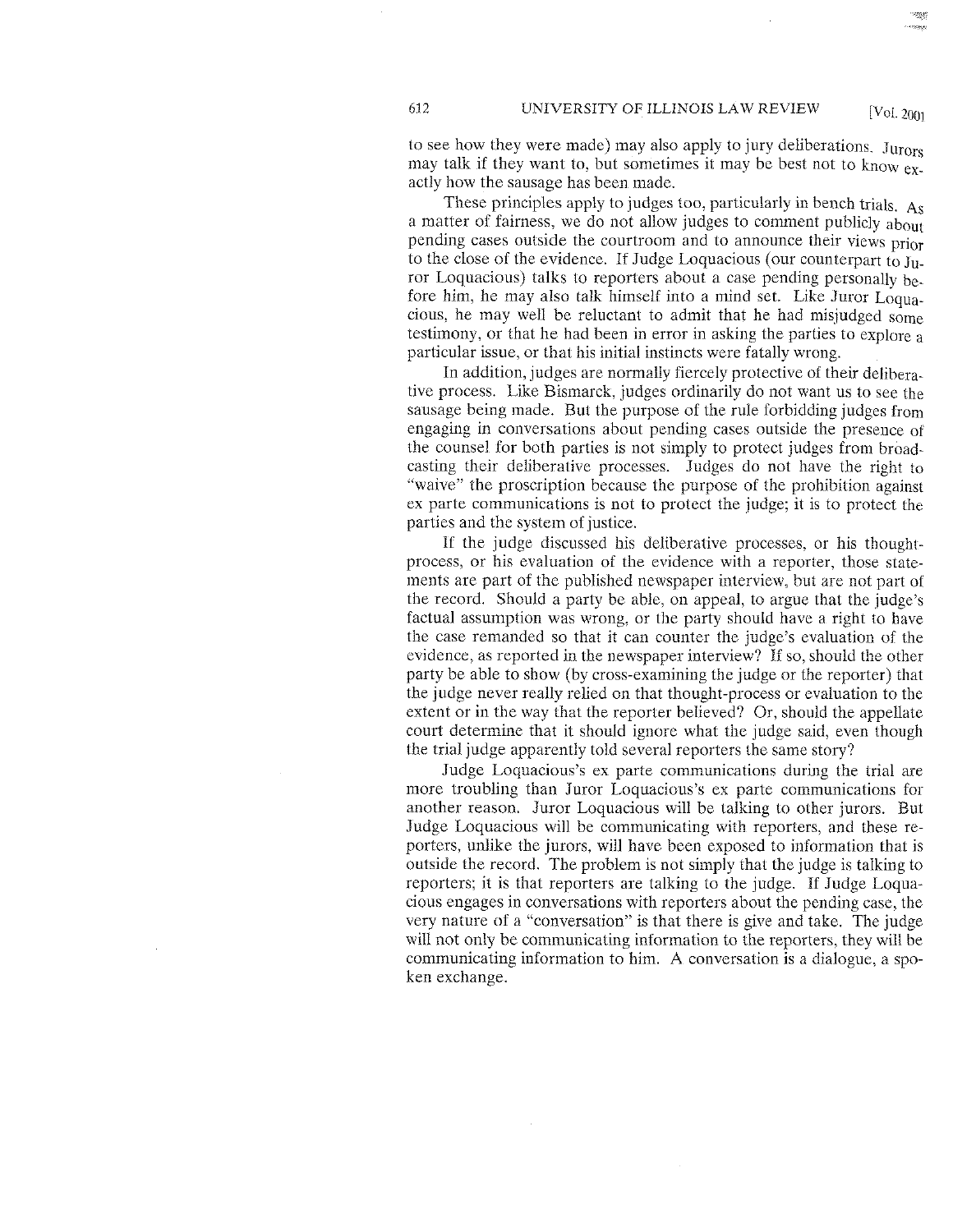The reporters will, at the very least, be asking questions and those questions may include information that is not part of the record. For example, a reporter might say, "Judge Loquacious, did you know that Expert Witness Number 1 acted very nervous in the hallway after his crossexamination?" Or, "I overheard a lawyer for the defendant admit that she is unhappy with the way that they are presenting the testimony of their witness yesterday aiternoon. Are you surprised?" No party can respond to, and refute, the information that a reporter may have given the judge, because the lawyers were not present. Those conversations, after all, are ex parte and not on the record. We will never know-after the trial-exactly what was said months earlier when the judge engaged in ex parte communications with reporters whom the judge favored by granting interviews.

These reporters may also relay to the lawyers for one party or the other some of the information gleaned from the judge, thus granting that party an advantage in the litigation. The reporter's communications with the lawyers for one of the parties is also off the record, so we will never really know precisely what was said. The reporter's remarks may be inadvertent, and the lawyers with whom they discuss the case may not even be aware of the origins of the reporter's insights about the trial judge. But the other lawyers will still have been disadvantaged.

Canon 3B(9) of the *ABA Model Code of Judicial Conduct* reflects these concerns. It offers an important admonition regarding a judge's public comments about cases:

A judge shall not, while a proceeding is pending or impending in any court, make any public comment that might reasonably be expected to affect its outcome or impair its fairness or make any nonpublic comment that might substantially interfere with a fair trial or hearing. The judge shall require similar abstention on the part of court personnel subject to the judge's direction and control. This Section does not prohibit judges from making public statements in the course of their official duties or from explaining for public information the procedures of the court. This Section does not apply to proceedings in which the judge is a litigant in a personal capacityl

<sup>1.</sup> MODEL CODE OF JUDICIAL CONDUCT Canon3B(9) (1990).

This section replaces Canon 3A(6) of the 1972 version of the ABA Model Judicial Code. That section read:

<sup>(6)</sup> A judge should abstain from public comment about a pending or impending proceeding in any court, and should require similar abstention on the part of court personnel subject to his direction and control. This subsection does not prohibit judges from making public statements in the course of their official duties or from explaining for public information the procedures of the court

*<sup>!</sup>d.* Canon 3A(6) (1972). The Commentary to this section read:

<sup>&</sup>quot;Court personnel" does not include the lawyers in a proceeding before a judge. The conduct of lawyers is governed by D.R. 7-107 of the Model Code of Professional Responsibility and by Rule 3.6 of the Model Rules of Professional Conduct.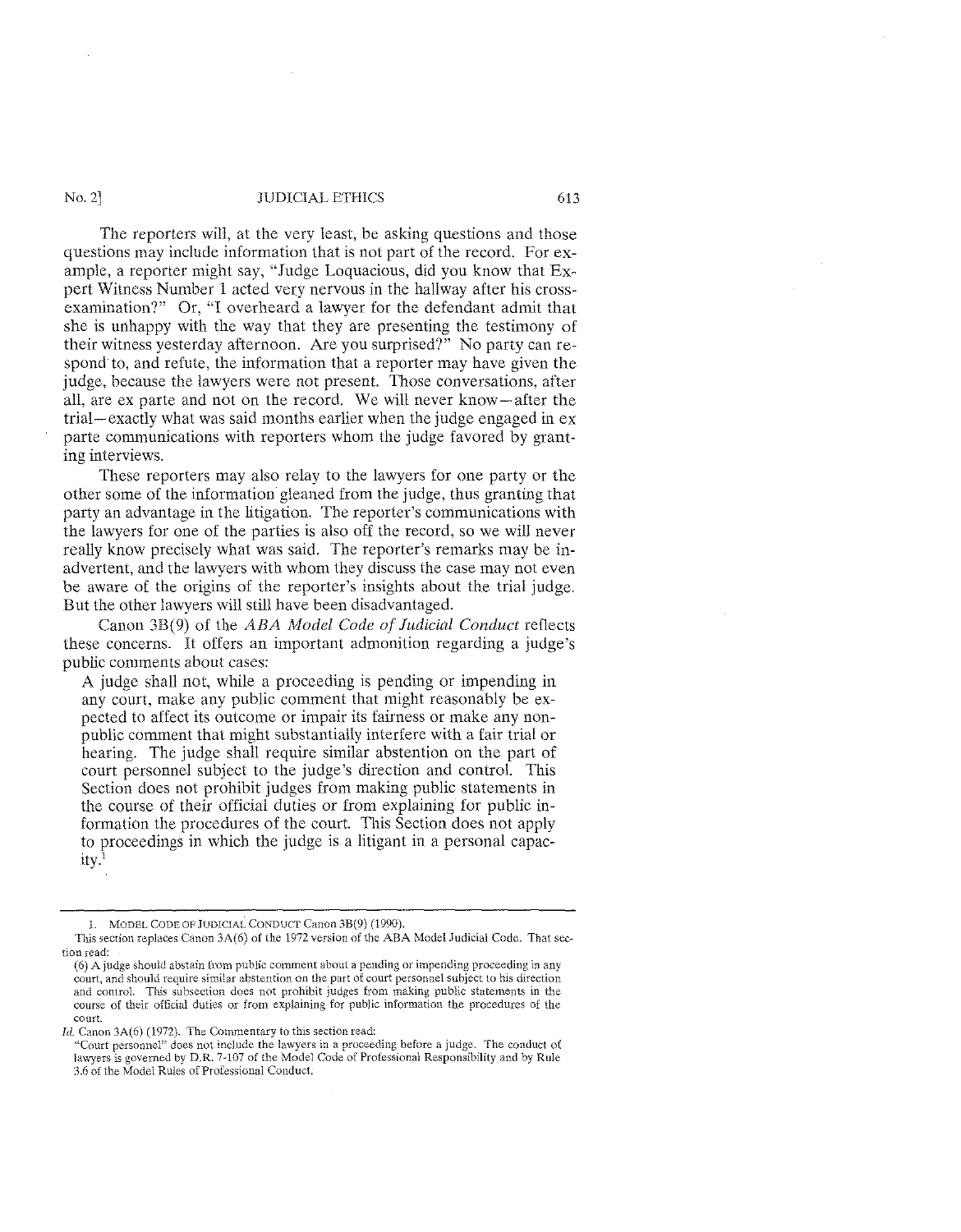#### 614 UNIVERSITY OF ILLINOIS LAW REVIEW [Vol. 2001

#### II. THE CONTOURS OF THE PUBLIC COMMENT RESTRICTIONS OF ABA CANON3B

#### *A. Judge as Private Litigant*

Note how precisely the drafters crafted the no public comment restrictions of Canon 3B. The breadth of the prohibition is reflected and emphasized in the Canon's carefully articulated and charily granted exceptions. A prime exception is the case of a judge who is suing or being sued in a personal capacity. That person has the same rights of any other litigant in a proceeding to comment outside the courtroom. Yet even then this rule makes clear that if the judge is party to litigation in her official capacity, such as in a mandamus action (where the judge is technically a litigant), "the judge must not comment publicly."<sup>2</sup>

#### *B. Time Period*

The rule also demarcates the time period for this restriction. The no comment rule comes into play even before a party files a complaint; the prohibition begins when the case is about to be brought or its filing is imminent (it is "impending"). And it continues as long as the case is not final (it is "pending").

A proceeding is not final if the time for appeal has not yet passed. Thus, the official ABA Comment to this section explains that the "requirement that judges abstain from public comment regarding a pending or impending proceeding continues during any appellate process and until final disposition."<sup>3</sup>

#### C. *The Court in Which the Case h Pending*

The language of the no public comment rule uses the phrase, "any court." Perhaps one might argue that "any court" only refers to any court in the judge's jurisdiction. However, the policies behind this no

3. */d.* 

*Id.* cmt. These provisions of the.1972 Judicial Code were not amended between 1972 and 1990, when the ABA replaced the old model code with the new one. The main difference is that the word ·'should" is replaced with "shall." The 1972 Rules consistently used "should," but they really meant "shall.'"

<sup>2.</sup> Id. Canon  $3B(9)$ , cmt. (1990). The Comment makes this point quite clearly. Thus, if the judge is suing because someone crashed into her car, she is a litigant in a personal capacity. If a party is suing the judge in order to comply with the rules of mandamus, the judge is not being sued in a personal capacity and the broad "no comment" rules apply: "This section does not prohibit a judge from commenting on proceedings in which the judge is a litigant in a personal capacity, but in cases such as a writ of mandamus where the judge is a litigant in an official capacity, *the judge must not comment publicly." !d.* (emphasis added).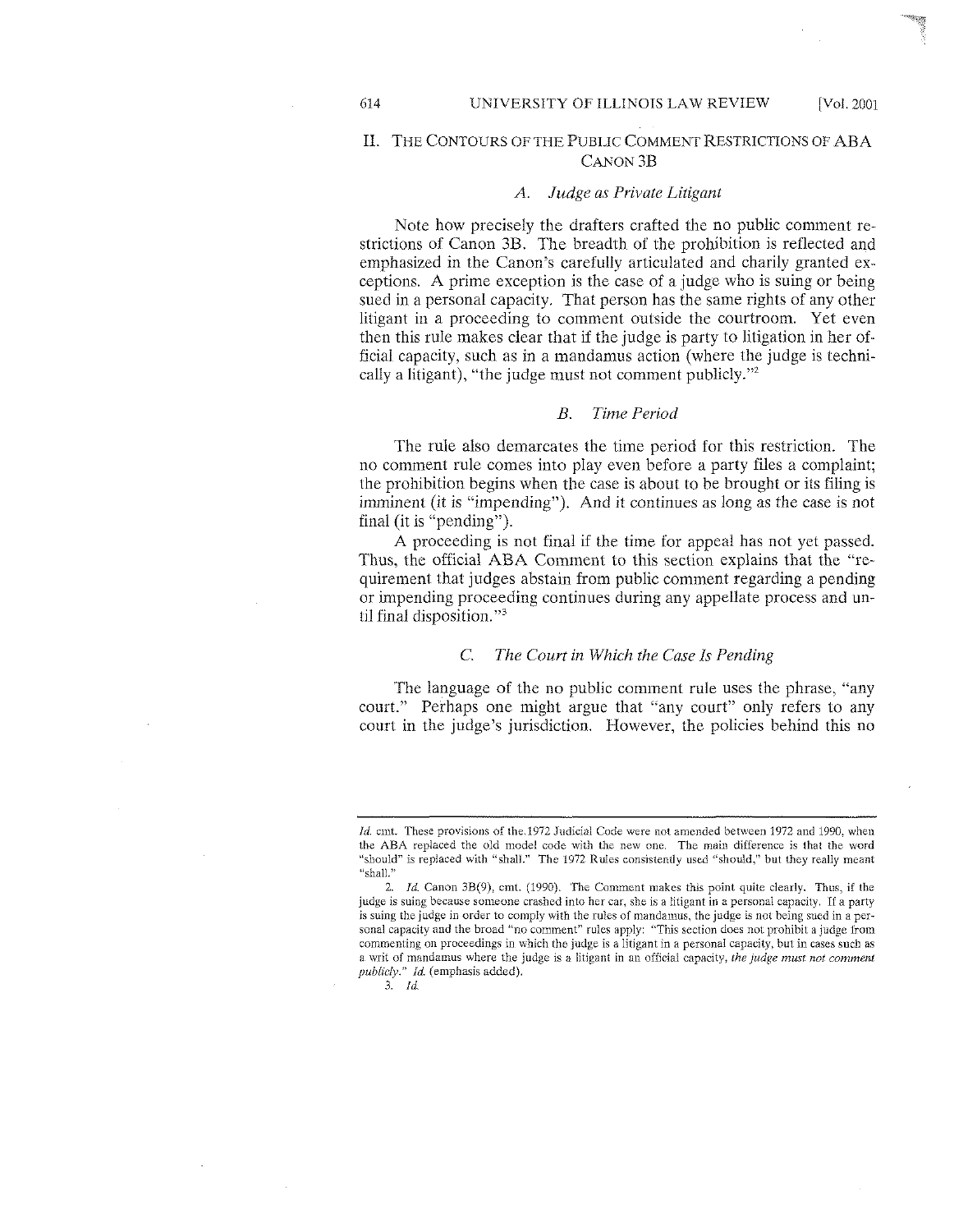comment rule are so strong that it is easy to find case law that interprets "any court" to mean "any court."<sup>4</sup>

At some point, there may be free speech concerns in reading this language too broadly.<sup>5</sup> But, after reviewing the case law, a judge who does not wish to push the envelope and risk sanction or litigation should not make public comments about cases pending in courts outside of her jurisdiction. Consider, for example, the incident where a municipal court judge in New Jersey appeared as an uncompensated guest commentator on Court TV and CNBC to discuss the O.J. Simpson murder trial, which was pending in California.<sup>6</sup> The state supreme court, in the case of *In re Broadbelt*,<sup>7</sup> ruled that this conduct violated Canon 3B(9), i.e., it constituted commentary on a pending case, albeit one that could never have come before that judge. The court argued that it should read the ethics prohibition so broadly because the judge's comments could have had special weight in view of his position as a judge and "had the potential to compromise the integrity of the judiciary in New Jersey."8

Similarly, a New York judicial ethics opinion interpreted "any court" to include any court. It reasoned that a judge's comments and observations about a pending case "could prove troublesome" because of the "immediacy" of the ongoing litigation. "These comments and observations are being made solely in the context of and with special reference

5. Cf. LISA L. MILORD, THE DEVELOPMENT OF THE ABA JUDICIAL CODE 21-22 (1992). Milord points out that the revised ABA Judicial Code does not intend to prevent judges "in their extrajudicial teaching and writing" to "refer to pending or impending cases in other jurisdictions" when doing so does not diminish "the fairness of those cases or the appearance of judicial impartiality." *!d.* at 21. The way the revised Judicial Code takes care of this issue is by adding the language, "that might reasonably be expected to affect its outcome or impair its fairness or make any nonpublic comment that might substantially interfere with a fair trial or hearing." MODEL CoDE OF JUDICIAL COKDUCT Canon 3B(9) (1990). Note that, as discussed below, the CODE OF CONDUCT FOR UNITED STATES JUDGES Canon 3A(6) does *not* adopt the same limiting language-"might reasonably be expected to affect its outcome." *See infra* note 19 and accompanying text.

6. *See* Ronald D. Rotunda, *Reporting Sensational Trials: Free Press, a Responsible Press, and Cameras in the Courts,* 3 COMM. L. & PoL'Y 295 (1998) (discussing the O.J. Simpson murder trial and its press coverage).

7. 683 A.2d 543 (N.J. 1996). This case described Judge Broadbelt as a well-respected municipal judge, who appeared as a guest commentator on *Court* TV in excess of fifty times since 1992. "Since November 1994, [he] appeared on CNBC on three occasions to provide guest commentary on the O.J. Simpson case. He also appeared on a local television program in 1994 to discuss generally the jurisdiction and procedures of the municipal courts. Judge Broadbelt did not receive compensation for any of those television appearances."  $Id.$  at 544-45.

1d. at 548. In addition, the court maintained that the judge's conduct violated Canon 2B because his regular appearances caused him to become identified with the programs and used the prestige of his judicial office to further the interests of the television producers. *See id.* at 550.

See In re Broadbelt, 683 A.2d 543, 546 (N.J. 1996); *In re* Hey, 425 S.E.2d 221, 222-24 (W. Va. 1992) *(Hey I)*. Both cases concluded that the phrase "any court" includes courts other than commenting judge's court.

See also DAVID M. ROTHMAN, CALIFORNIA JUDICIAL CONDUCT HANDBOOK 1-39 (1990) (arguing that judicial comments on cases pending in courts of other jurisdictions could affect outcome, could appear to exert pressure on the judge to decide a certain way, and could undermine public confidence in judicial decisions); RONALD D. ROTUNDA, LEGALETHlCS: THE LAWYER'S DESKBOOK ON PROFES· SIONAL RESPONSIBILITY§ 60-L4 (1st ed. 2000); William G. Ross, *Extrajudicial Speech: Charting the Boundaries of Propriety,* 2 GEO. J. LEGAL ETHICS 589, 598 (1989).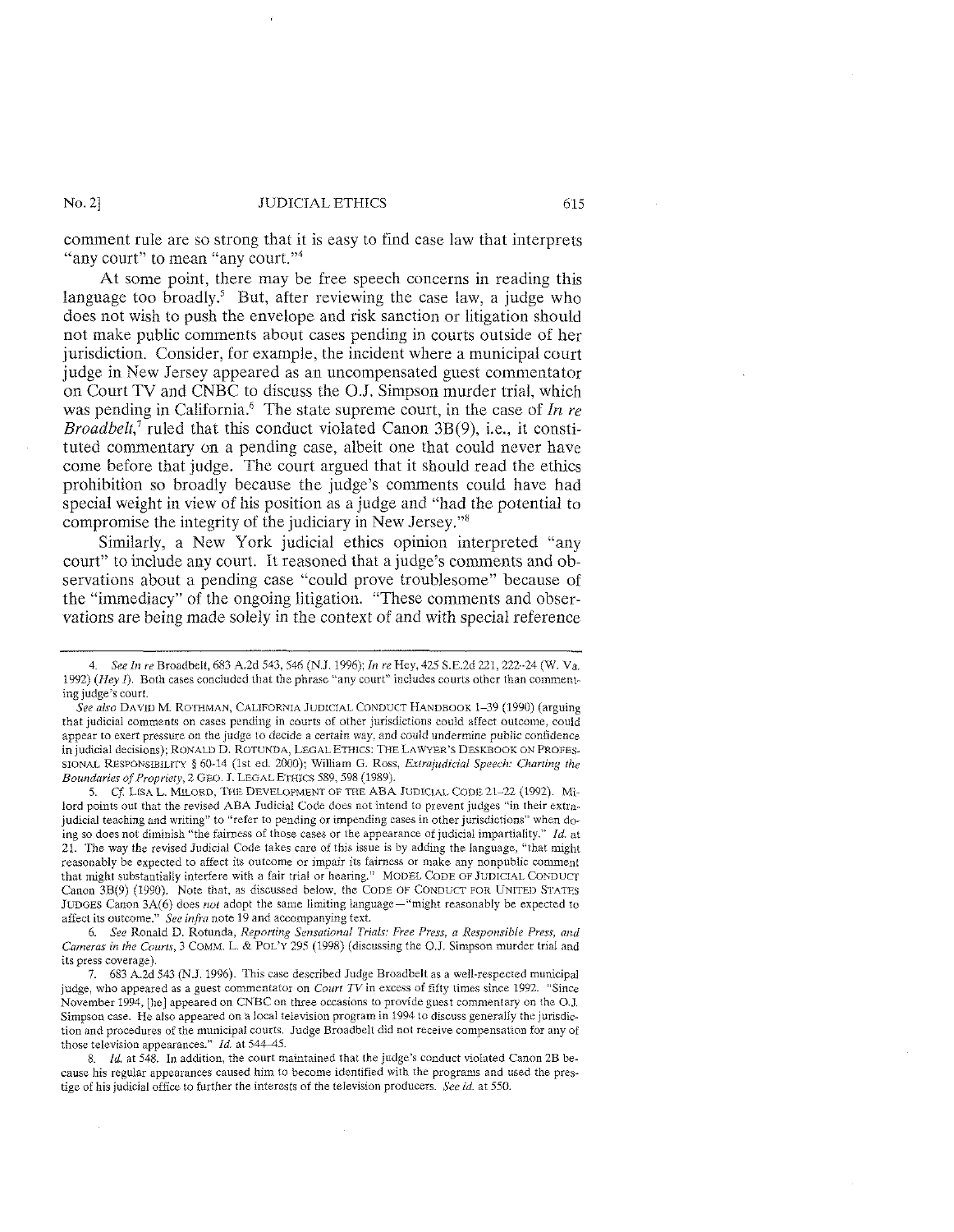to an ongoing litigation," which had been telecast that day, Laypeople might see the judge's remarks "as lending a judicial imprimatur to legal positions being advanced by one of the parties in an existing legal action, which legal positions may not have yet been ultimately determined. Such remarks would constitute public comment about a pending matter and, therefore, are not permitted."9

Given these cases, it should be clear that a judge should not engage in extrajudicial comments about cases that are pending before the judge or before court where the judge sits.

#### *D.* Public Comments as Part of Official Duties and to Explain the *Procedures of the Court*

The restriction on public comments is written in such an absolute fashion that the drafters of the rule decided that they must specifically allow judges to make "public statements in the course of their official duties," and to explain "for public information the procedures of the court."10 For example, the judge may say to the press, "the defendant has 30 days to file a notice of appeal." The judge may also repeat to the media what she has already said in open court. $^{11}$ 

The purpose of the "official duties" is not to give a judge *carte blanche* authority to say whatever he or she wants. As the Alabama Supreme Court concluded, a "judge is strictly prohibited from public comment on the merits of a pending case. On the other hand, a judge is encouraged to explain a pending case in *abstract terms.* Obviously, judges walk a fine line between the duties and prohibitions of [this canon]."<sup>12</sup> In that case, the Alabama Court suspended the judge for two months without pay for, among other things, making some comments to a reporter (who had called him in the evening before a hearing) about the merits of a case over which this judge was presiding.<sup>13</sup>

In the New Jersey case discussed above, where the state judge commented on television about the O.J. Simpson murder trial in California, the fact that the judge's appearances were educational did not excuse the violations.14 This education exception only authorizes the judge to

14. *In re* Broadbelt, 683 A.2d 543,547 (N.J. 1996).

<sup>9.</sup> N.Y. Advisory Comm. on Judicial Ethics, Op. 93-133 (1994).

<sup>10.</sup> MODEL CODE OF JUDICIAL CONDUCT Canon 3B(9) (1990).

<sup>11.</sup> *See* United States v. Yonkers Bd. ofEduc., 946 F.2d 180, 184-85 (2d Cir. 1991).

<sup>12.</sup> *In re* Sheffield, 465 So. 2d 350,355 (Ala. 1984) (emphasis added).

l3. *See id.* at 354~55. The court held that: (1) clear and convincing evidence did not establish

that the judge acted in bad faith in issuing a show cause order or in erroneously finding an individual guilty of contempt of court, but, (2) the judge's failure to abstain from public comment about a pending proceeding and his failure to disqualify himself where impartiality might be questioned warranted two months' suspension without pay. *See id.* at 359.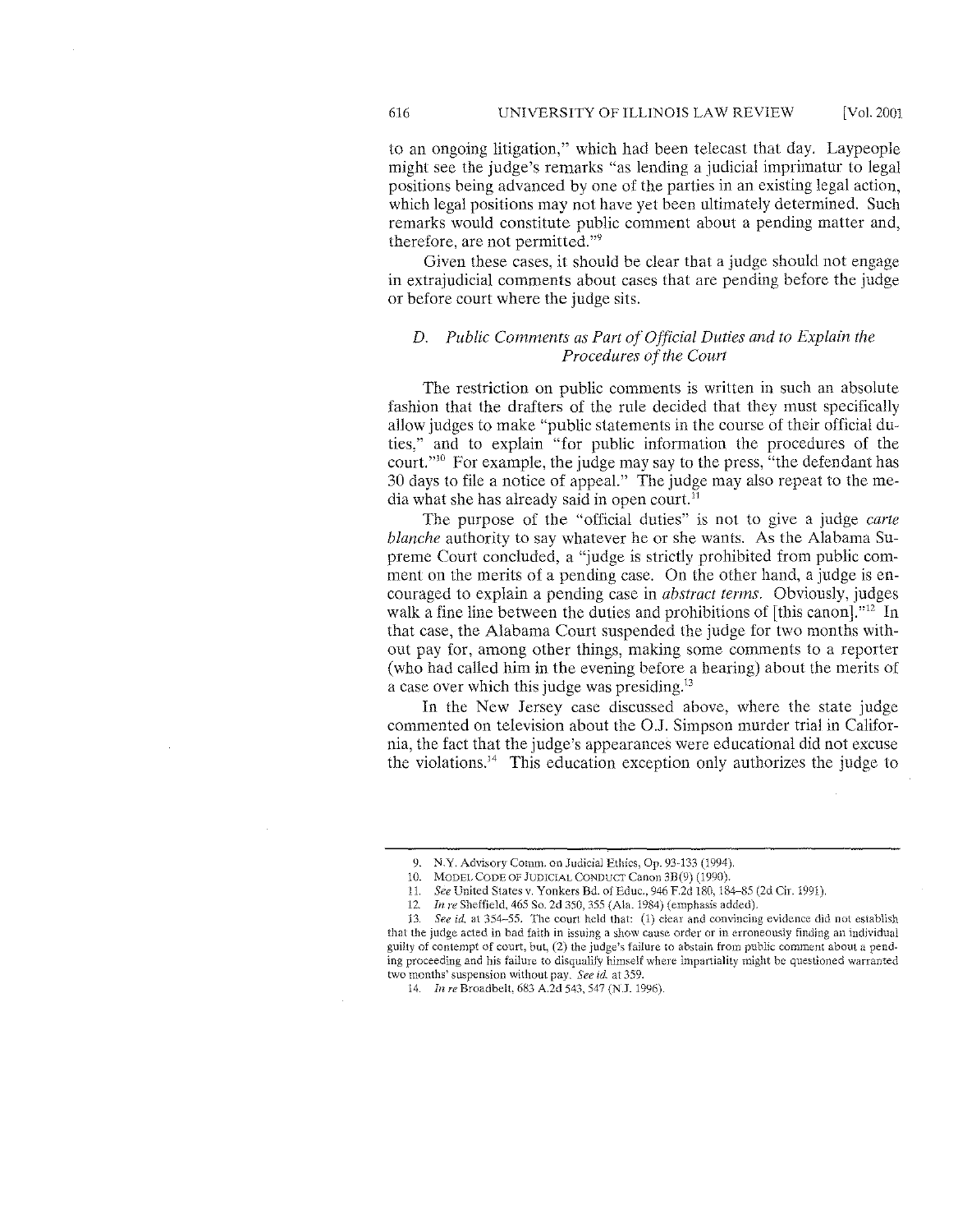explain legal terms and procedures; it does not authorize judges to comment on the merits of a pending case.<sup>15</sup>

More recently, the Arkansas Supreme Court ordered the clerk of the court to forward a copy of its opinion to the Arkansas Judicial Discipline and Disability Commission to investigate a state judge who made statements to news outlets defending his conduct in a case involving the rape prosecution of a former Boy Scout leader. The judge, in an effort to defend himself, made extrajudicial statements to several television stations and the victims.<sup>16</sup> The proper way for the judge to explain his rulings and to educate the public and news media is to write an opinion, not to give press conferences or engage in extrajudicial comments.

#### IlL THE FEDERAL RULES

#### *A. The Code of Conduct for United States Judges*

Many people are unaware that, like most state judiciaries, the U.S. Judicial Conference has adopted its own *Code of Conduct for United States Judges*<sup>17</sup> to govern the ethical conduct of federal judges.<sup>18</sup> This Code, just like most state judicial codes, is derived from the ABA Model Code of Judicial Conduct. With respect to the no public comment provision, the federal rule roughly parallels the ABA model rule, although its prohibition is even stricter. $19$ 

Canon 3A(6), of the *Code of Conduct for United States Judges,*  states:

<sup>15. &</sup>quot;While *judges may not comment on the merits of a pending case,* a judge may and should *explain legal terms, and concepts, procedures, and the issues involved in the case so as to permit the news* representatives to cover the case more intelligently. Often there is no one, other than the judge, who is in a position to give a detailed and impartial explanation of the case to the news media." *In re* Sheffield, 465 So. 2d at 355 (emphasis added) (quoting from the NATIONAL CONFERENCE OF STATE TRIAL JUDGES COMMITTEE ON NEWS REPORTING AND FAIR TRIAL, JUDICIAL GUIDELINES FOR DEALING WITH NEWS MEDIA INQUIRIES AND CRITICISM (5th Draft, 1984)).

<sup>16.</sup> *See* Walls v. State, 20 S.W.3d 322, 325 (2000). The trial judge spoke to the media concerning appellant's case and reportedly met with appellant's victims apart from appellant's counsel. After re~ mand of the sentence, the judge again spoke to the media concerning the case. Then he denied appellant's motions to recuse, to withdraw his pleas, and to have a hearing in which appellant showed evidence of the judge's media comments. The court, however, refused to overturn the sentence, which was within the statutory limits, because the trial judge's extrajudicial comments reflected disagreement with the appellate court, not bias by the particular judge. The court, however, did refer the malter to disciplinary authorities.

<sup>17.</sup> The latest version of this Code is reprinted in 175 F.R.D. 364 (1998).

<sup>18.</sup> These federal judicial ethics rules apply to all federal judges other than those on the Supreme Court. *See* 175 F.R.D. 363 (1998). "This Code applies to United States Circuit Judges, District Judges. Court of International Trade Judges, Court of Federal Claims Judges, Bankruptcy Judges, and Magis~ trate Judges." *!d.* 

<sup>19.</sup> The ABA language requires that the extrajudicial statement "might reasonably be expected to affect its outcome or impair its fairness or make any nonpublic comment lhat might substantially interfere with a fair trial or hearing." MODEL CODE OF JUDICIAL CONDUCT Canon 3B(9) (2000). However, the CODE OF CONDUCT FOR UNITED STATES JUDGES Canon 6A(6) does not adopt that limiting language-"might reasonably be expected to affect its outcome." *See* 175 F.R.D. at 367; Mr. LORD, supra note 5, at 21-22.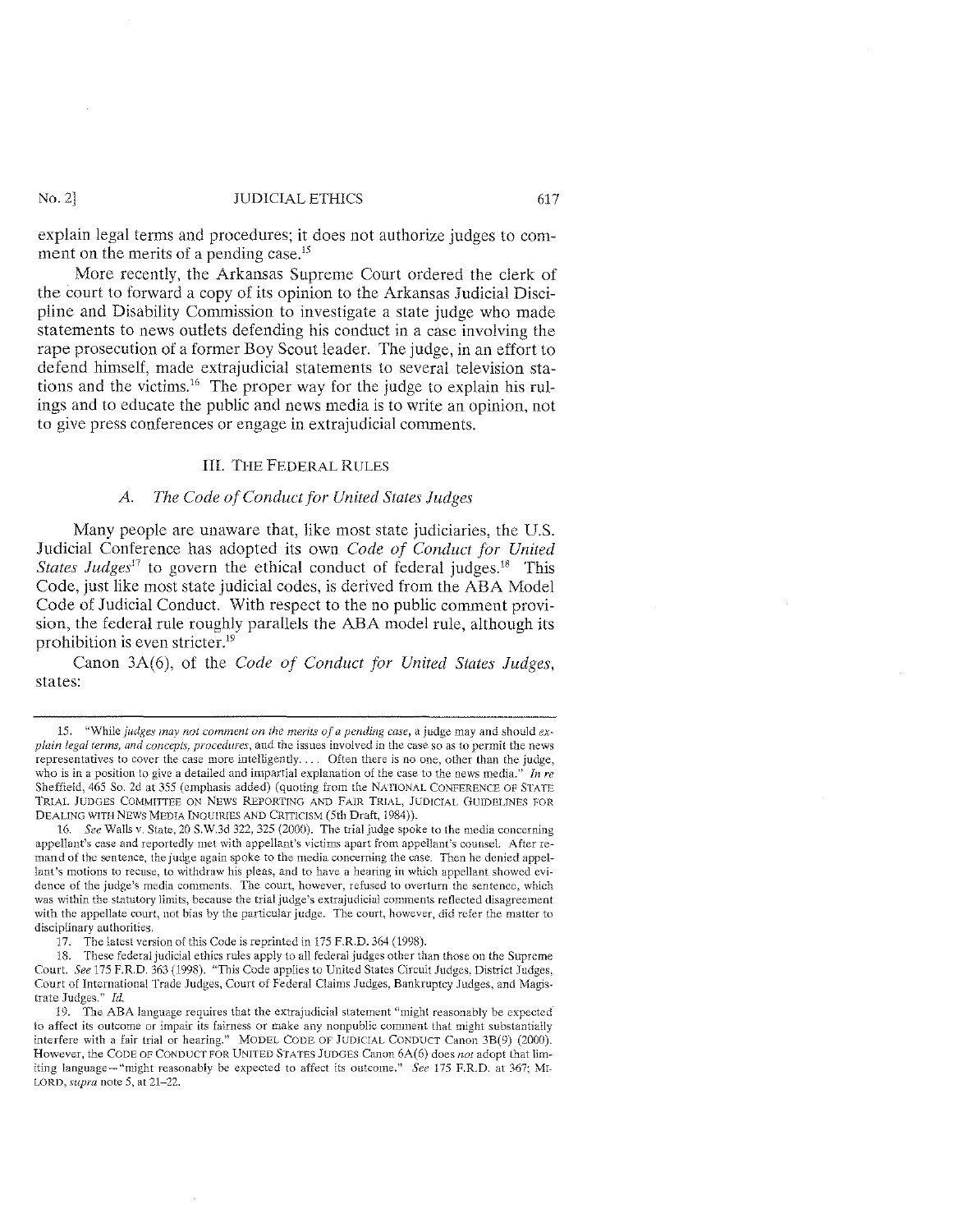A judge should avoid public comment on the merits of a pending or impending action, requiring similar restraint by court personnel subject to the judge's direction and control. This proscription does not extend to public statements made in the course of the judge's official duties, to the explanation of court procedures, or to a scholarly presentation made for purposes of legal education.20

Recently, commentators have turned to this federal prohibition on extrajudicial comments in light of publicity and criticism<sup>21</sup> surrounding interviews that Judge Jackson has given the press in connection with his bench trial of the United States' civil antitrust prosecution of Microsoft Corporation.<sup>22</sup>

One of Microsoft's issues on appeal is based on these extrajudicial statements to the press. The issue is, "whether the district court's extrajudicial communications with members of the press require that the judgment below be reversed and, if the cases are remanded, that they be assigned to another district judge."<sup>23</sup> The Justice Department, in response, has not defended the propriety of the judge's extrajudicial comments; rather it has argued only that they do not justify reversal. $^{24}$ 

Let us take this example as a case study. I do not mean to focus on a particular judge but rather on particular questions-when are extrajudicial comments improper, and what should be the appellate remedy if a judge has engaged in improper extrajudicial comments in high profile trials.

In the *Microsoft* case, for example, the district court responded to the criticism by arguing, first, that these extrajudicial remarks and interviews to the press were "off the record" and, by agreement with the newspapers, would not be disclosed until after he had decided the case.<sup>25</sup>

22. United States v. Microsoft Corp., 97 F. Supp. 2d 59 *(D.D.C.* 2000), *cert. denied and remanded,* Microsoft Corp. v. United States, 121 S. Ct. 25 (Sept. 26, 2000). Justice Breyer filed the only dissent. Chief Justice Rehnquist issued a separate statement on his decision not to disqualify himself because his son is a lawyer in a firm that Microsoft has hired in another case.

23. *See* Brief of Microsoft, Jurisdictional Statement to U.S. Supreme Court, Microsoft Corp. v. United States, 121 S. Ct. 25 (2000) (No. 00-139), *available at http://www.microsoft.com/presspass/trial/* appeals/07-26jurisdictional.asp (last visited Mar. 26, 2001).

24. Brief for the United States in Response to the Jurisdictional Statement at 20 n.l8, Microsoft Corp. v. United States, 121 S. Ct. 25 (2000) (No. 00-139), *available at http://www.usdoj.gov/atr/public/* appellate/appellate.htm (last visited Mar. 26, 2001).

25. The *Microsoft* trial judge said that he spoke to the journalists "on an embargoed basis." In other words, the reporters agreed not to publish their stories until he issued his opinion. He said: "Until the embargo is lifted, what was said to the journalists was simply never said." Drew Clark, *An-*

<sup>20. 175</sup> F.R.D. at 367.

<sup>21.</sup> *E.g.,* Paul Davidson. *Judge Might Inspire Appeal: Microsoft May Use Jackson's Words Against Him,* USA TODAY, June 13, 2000, at 1B ("Jackson's interviews violate judicial canons that say judges should avoid comments on a pending case, says Steven Lubet of Northwestern University Law School."); James V. Grimaldi, *Hearsay; From the Bar: A Resounding 'Shhh!'*, WASH. POST, June 12, 2000, at F31 (quoting, e.g., Professor Steven Gillers of New York University Law School, a noted legal ethics expert, who said: "I was dumbfounded ... I think it is a lapse of judgment. A judge is not supposed to speak publicly about matters pending in any court, especially his own."); Leonard Orland. *Jackson's Unethical Press Talks,* NAT'L L.L Aug. 14, 2000, at A17. Professor Orland teaches at the University of Connecticut Law School.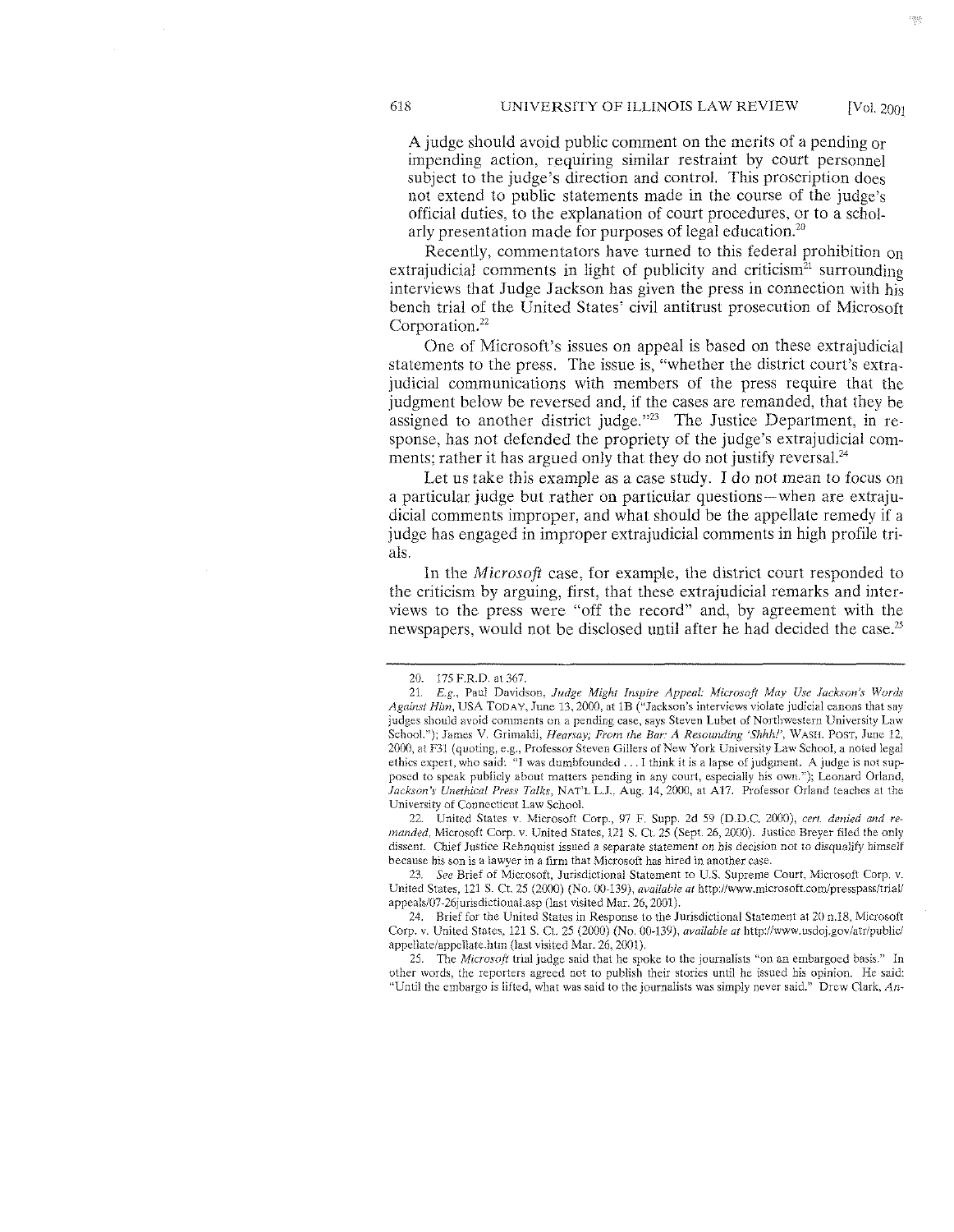Second, the district court has defended these remarks by arguing that the judge needed to talk to reporters to "correct some of the public distortions" of the facts by "one or both of the parties."26

Do these arguments justify the extrajudicial comments? And if they do not, what should be an appropriate remedy in such cases?

#### *B. The Extrajudicial Comments in the Microsoft Matter*

Judge Jackson, the *Microsofi* trial judge, discussed the *Microsoft*  case extensively with newspaper reporters when the case was before him, *sub judice,* awaiting his decision, and also after he published his opinion breaking up Microsoft on June 7, 2000. In these circumstances, the case was pending before him. Even after he issued his main opinion ordering the break-up of the company, he had to decide post-trial motions presented after this opinion and before the parties filed the appeal. Once the parties filed their appeals, the case was still pending, in the appellate court, either the D.C. Circuit or the U.S. Supreme Court. As this article goes to press, the case is still pending.

The most dramatic of these interviews occurred during trial, when the *Microsoft* judge granted a series of interviews to the *New York Times.* The extrajudicial comments included the following:

1. THE NEW YORK TIMES, *Retracing the Missteps of the Microsoft Defense,* June 9, 2000. This article explained that Judge Thomas Penfield Jackson, the trial judge, "agreed to be interviewed several times after testimony in the trial had ended, with the understanding that his comments conld not be published until the case had left his courtroom. The discussions, beginning last September [1999], were friendly, informal and unstructured." The article quoted extensively from these interviews. When the reporter asked the judge about restructuring Microsoft, he "said in February [2000], in a *rare audience with a sitting Judge during the course of a trial,* 'I am not sure I am competent to do that. ... I just don't think that is something I want to try to do on my own. I wouldn't know how to do it."' The judge said that he was incompetent to restructure Microsoft; later, that was the very remedy he imposed. The article also reported that "in another interview late last month [May, 2000], he sounded very different. He said Microsoft's recent behavior had helped change his mind." The article also recounted that the judge-on the final day of trial-rejected Microsoft's bid for a hearing on the government's remedy proposal: "In the interview the next day, Judge Jackson observed: 'I am

*titrust: Judge Jackson* Defend~ *Microsoft Breakup Order,* NAT'LJ. TECH. DAILY, Oct. 27,2000. Of course, after he released his opinion, there were still post-trial motions and the appeal. The case was still pending.

<sup>26.</sup> *Microsoft fudge Says He May Step Down from Case on Appeal,* WALL ST. J., Oct. 30, 2000, at B4 (quotations from Judge Jackson in comments to a law school symposium on the Microsoft trial, where the Judge was one of the speakers).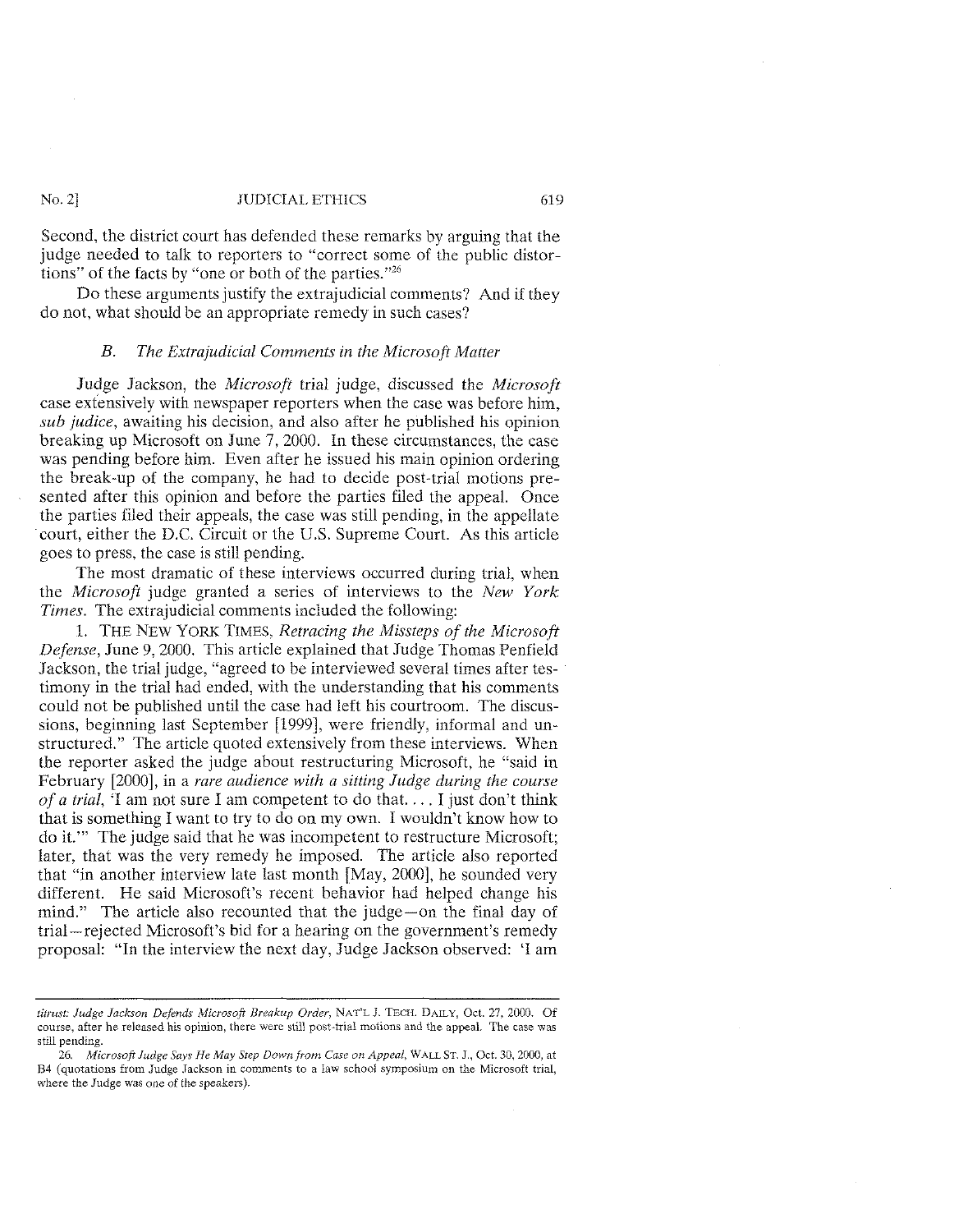not aware of any case authority that says I have to give them any due process at all. The case is over. They lost."<sup>27</sup>

2. THE WALL STREET JOURNAL, *For Antitrust Judge, Trust, or*  Lack of It, Really Was the Issue, *in an Interview, Jackson Says Microsoft Did the Damage to Its Credibility in Court,* June 8, 2000. The article is based on what it called "an extraordinary interview for a sitting federal judge." The interview took place in the *Microsoft* judge's chambers on June 7, and he explained how, in his view, Microsoft's credibility problems in the courtroom compromised its defense. The article extensively quoted the judge's comments about the case. It reported the judge as saying, among other things, "if someone [referring to Microsoft] lies to you once, how much else can you credit as the truth?" And, "Things did not start well for them." Referring to his refusal to allow Microsoft time to argue against the breakup, he compared Microsoft to the Empire of Japan after its defeat in World War II: "are you aware of very many cases in which the defendant can argue with the jury about what an appropriate sanction should be? Were the Japanese allowed to propose the terms of their surrender? The government won the case." The judge understood the case was stili pending (although he had issued his opinion), for he acknowledged that legal wrangling on appeal could go on for years as it had in the IBM antitrust case, and that "the jury is still out on this case. "28

3. THEW ALL STREET JOURNAL, *Judge Orders Microsoft Broken in Two, Imposes Tough Restrictions on Practice,* June 8, 2000. The article reports that the *Microsoft* judge said "in an interview" why he favored immediate Supreme Court review of the case. He is quoted as saying, "I want this case brought to a definitive conclusion." Thus, his comment about the case reflects his recognition that it is still pending, for it has not yet come to a "definitive conclusion. "29

4. THE WASHINGTON POST, *Reluctant Ruling for Judge; Jackson Says He Would Still Prefer Out-of-Court Settlement,* June 8, 2000. The article reports that the *Microsoft* judge said, "in an interview with the Washington Post yesterday" that "I would have preferred a conduct remedy. I've always thought the best remedy was the one the parties could have negotiated between themselves." The article includes extensive quotations from the judge about the case and reports that "[i]n an hour long conversation in his chambers, the judge said that rather than see a breakup imposed, the lawsuit could be settled out of court-even now." *The judge also disclosed how he expected to rule on a motion that had not yet been filed:* "Asked if he intended to approve a government

<sup>27.</sup> Joel Brinkley & Steve Lohr, *Retracing the Missteps of the Microsofi Defense,* N.Y. TIMES. June 9, 2000, at Al (emphasis added).

<sup>28.</sup> John R Wilke, *For Antitrust Judge, Trust, or Lack of It, Reafly Was the Issue in an Interview, Jackson Says Microsoft Did the Damage to Its Credibifity in Court,* WALL ST. J., June 8, 2000, at A3.

<sup>29.</sup> Ted Bridis & John R. Wilke, Judge Orders Microsoft Broken in Two, Imposes Tough Restric*tions on Practice,* WALL ST. J., June 8, 2000, at A3.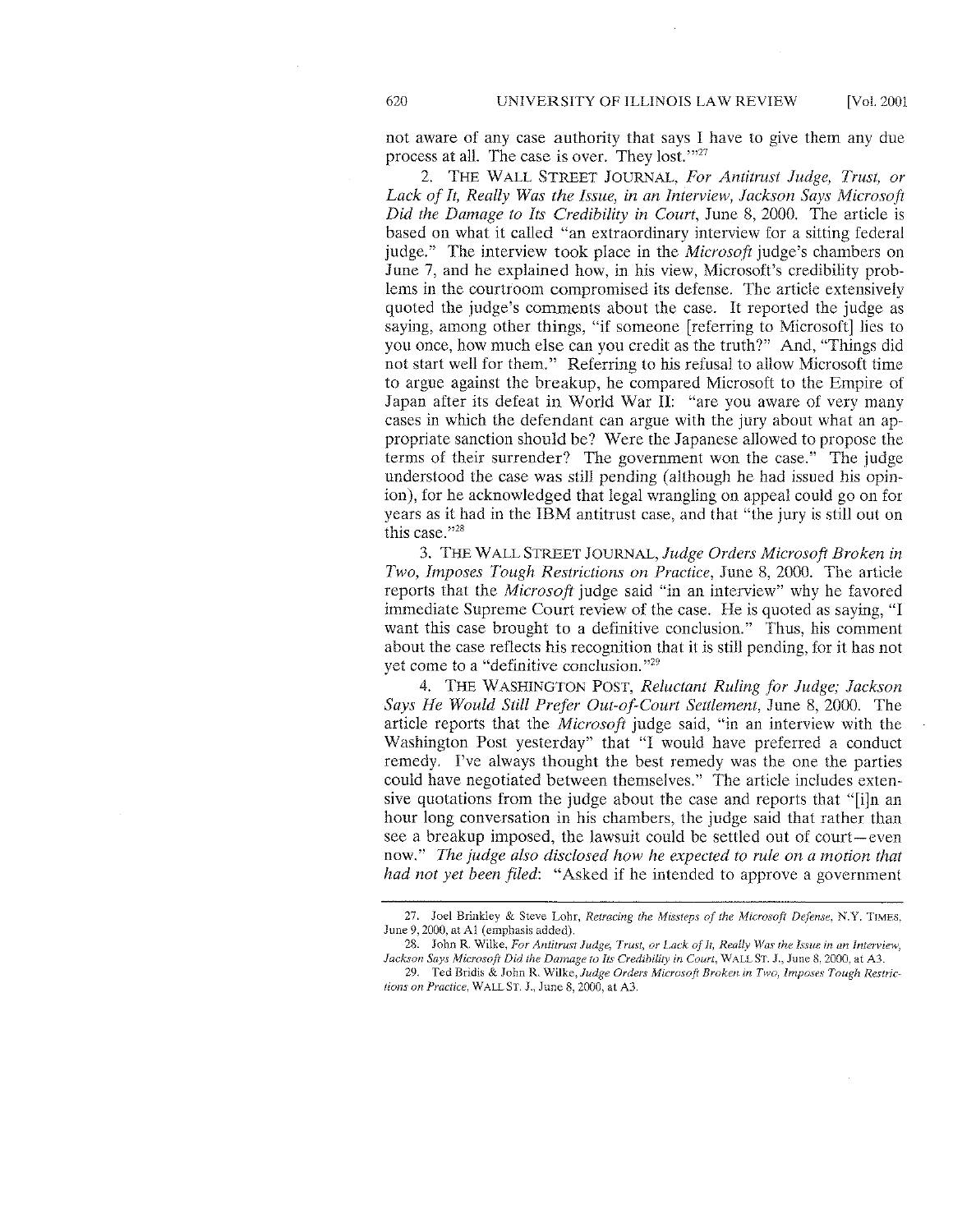motion to send the case quickly to the Supreme Court, bypassing the U.S. Court of Appeals for the D.C. Circuit, the judge said, 'I am favorably inclined towards it. I'll look at whatever is presented to me."<sup>30</sup>

5. THE Los ANGELES TIMES, *Public Remarks by Judge in Microsoft Ruling Stir Furor,* June 9, 2000. The article reports that "In an interview Thursday [June 8] with the Los Angeles Times, a relaxed U.S. District Judge Thomas Penfield Jackson said he had no idea whether his comments to the press Wednesday might have a negative effect on a higher court consideration of the antitrust case." The judge is reported to explain why he granted the press interviews- "because of the extraordinary amount of attention given to the case.... I thought it would be useful to give some sense as to who I am and what I have done... I am not the Wizard of Oz in a black robe or some omniscient wise man."31

6. The *Microsoft* trial judge also granted two interviews to National Public Radio as reported in the following broadcasts:

a. NATIONAL PUBLIC RADIO: *All Things Considered; Profile: Judge Thomas Penfield Jackson and His Views on His Standing in the Microsoft Antitrust Case,* June 8, 2000. According to the script, host Linda Wertheimer says, "Today in an interview with NPR, Judge Jackson said a settlement would not have to include a break-up to satisfy him." The script then records Judge Jackson's answers to questions from NPR reporter Larry Abramson about the appeal and the possibility of an out-ofcourt settlement. Abramson observes that "Judge Jackson has said he supports asking the Supreme Court to hear the case directly withont having to go to the appeals court." The script also records Judge Jackson as acknowledging that the case is still pending: "I'm not sure how much of it is behind me. There's a distinct likelihood that it could come back to me again, too, in one form or another. But I'm not prepared to take a vacation vet."<sup>32</sup>

b. NATIONAL PUBLIC RADIO: *Morning Edition; Interview: .fudge Thomas Penfield Jackson Discusses The Microsoft Case and His Ruling Against the Company,* June 9, 2000. According to the script, host Bob Edwards says, "in an interview with NPR, the judge discussed his reasons for ordering the breakup of the world's largest software company and why he is confident the ruling will stand up on appeal." The script then records the judge's answers to another round of questions from NPR reporter Larry Abramson discussing his rulings in the case. Abramson observes that the trial judge refused Microsoft's request for hearings on the breakup proposal because "he [the judge] says he didn't expect to learn

<sup>30.</sup> James V. Grimaldi, *Reluctant Ruling for Judge; Jackson Says He Would Still Prefer Out-of-Court Settlement,* WASH. POST, June 8, 2000, at Al.

<sup>31.</sup> Jube Shiver Jr., *Public Remarks by Judge in Microsoft Ruling Stir Furor,* LA. TIMES, June 9, 2000, at Cl.

<sup>32.</sup> *All Things Considered; Profile: Judge Thomas Penfield Jackson and His Views on His Standing in the Microsoft Antitrust Case* (NPR radio broadcast, June 8, 2000).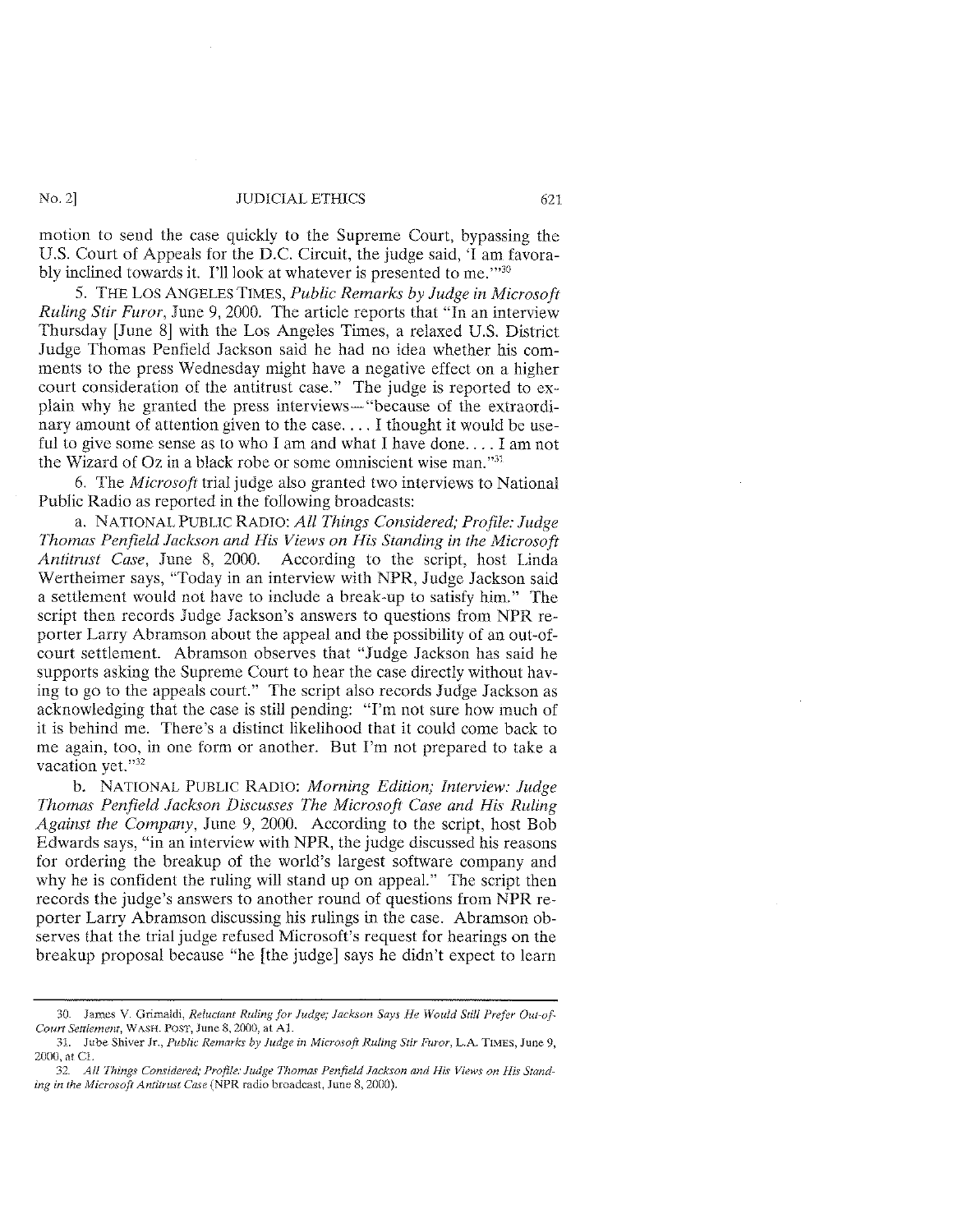much from a bunch of experts with conflicting predictions." The judge is recorded as saying, "quite frankly I have found over time that even expert predictions as to the future are not particularly illuminating and very often not very accurate." The judge is also recorded as saying. "I always have moments of doubt. There are on any number of occasions I made rulings in the case which it's entirely possible an appellate court [is] going to find were ill-advised."<sup>33</sup>

After these series of interviews were published, and after receiving criticism from lawyers and academics for granting these interviews about a pending case, in late October, 2000, the *Microsoft* trial judge engaged in extrajudicial comments yet again. He spoke for twenty minutes about the *Microsoft* case and his role in it at an antitrust seminar that George Mason University Law School sponsored. He spoke while his rulings were pending in the D.C. Circuit.<sup>34</sup> In the course of his speech, he conceded that "virtually everything I did may be vulnerable on appeal. "35 He also said: "If I am found to have been egregiously in error, then even if they [the D.C. Circuit) didn't remove me from the case, I might very well think very seriously about removing myself."<sup>36</sup> In January 2001, the *New Yorker* published a summary article describing the Microsoft litigation in part based on still other interviews with Judge Jackson.<sup>37</sup>

### C. *Applying the Federal Ethics Rules*

The extrajudicial statements of the trial judge in the Microsoft case do not appear to fit within any of the established exceptions to the no comment rule. His interviews were not official duties; they went beyond explaining court procedures (e.g., "the next step is for defendants to appeal"); and the comments were not general references to a case as part of any law review article and, even if they were, they still were comments about a *pending* case.

If, as discussed above, a judge violates the public comment restrictions when he discusses a case pending in another court, it should be

34. *See* Jonathan Ringle, *Inadmissible,* LEGAL TlMES, Oct 30, 2000, at 3. The reporter's comments were a little sarcastic. He titled this section, *Making His 75 Minutes Last.* The reporter said:

The appeals court has yet to rule on Judge Thomas Penfield Jackson's handling of the *Microsoft Cmp.* case, but the celebrity jurist certainly knows how to size up an audience. "One thing is perfectly clear," Jackson on Friday told about 120 lawyers attending an antitrust seminar at the U.S. Capitol sponsored by George Mason Law Review, "I am not preaching to the choir." Indeed, the audience had just split in a raised-hands vote over whether Jackson's decision to break up the software giant was correct (the bulk of Jackson's supporters came from the table of Department of Justice staffers).

35. *Trial Judge Comments on Microsoft Ruling,* N.Y. TJMES, Oct. 27, 2000, at C14.

36. James Rowley, *Microsoft Judge Could Stand Down from Case*, TORONTO STAR, Oct. 28, 2000 (1st ed.), Business section, at 3.

37. *See* Ken Auletta, *Final Offer: What Kept Microsoft from Settling Its Case?,* NEW YORKER, Jan. 15, 2001, at 40.

<sup>33.</sup> *Morning Edition; Interview: Judge Thomas Penfield Jackson Discusses the Microsoft Case and His Ruling Against the Company* (NPR radio broadcast, June 9, 2000).

*ld.*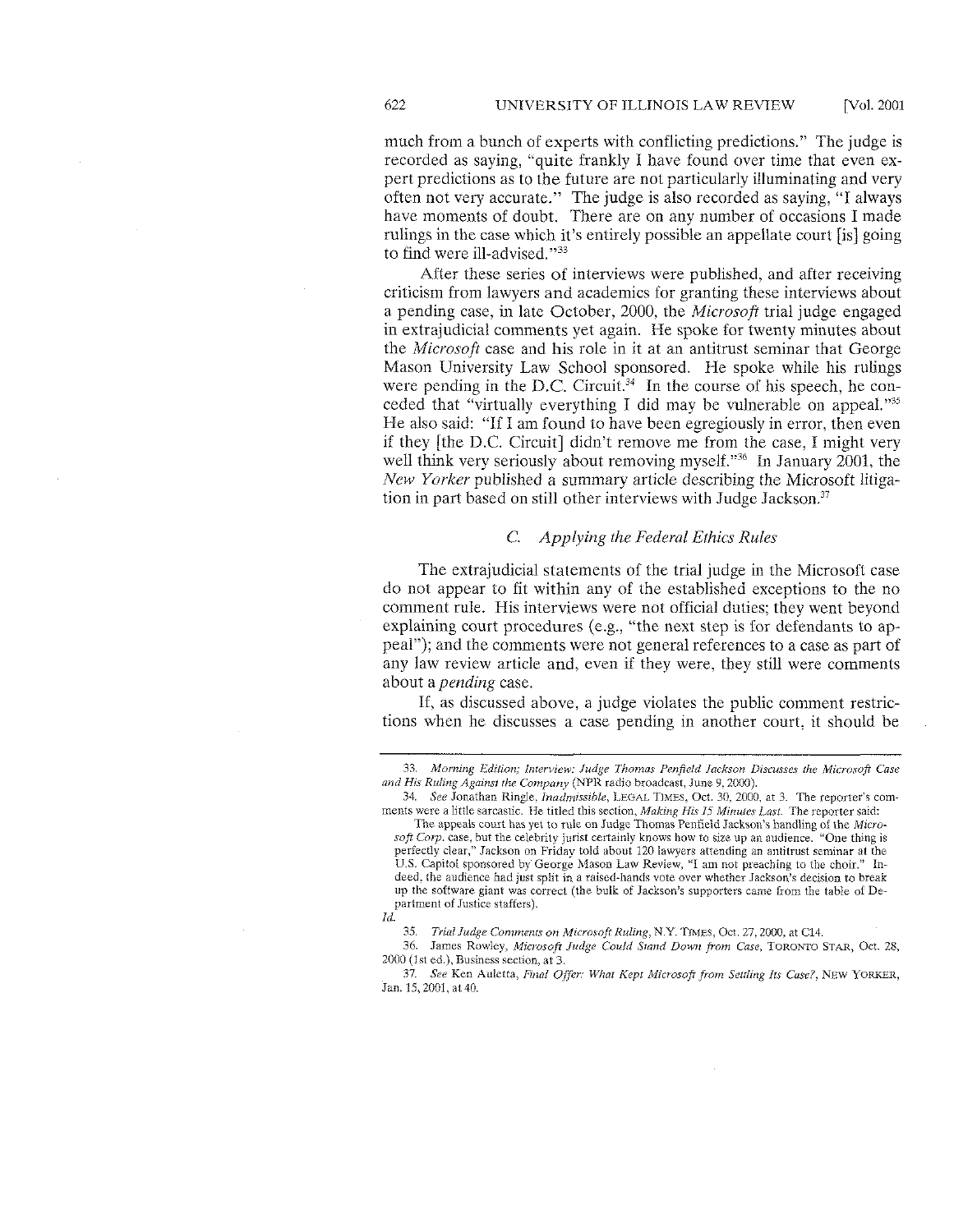even more serious if the judge engages in public comment about a case that is pending in his court, here, the district court for the District of Columbia. And, if that is a violation of the rules, it should be even worse if he is discussing a case in which he is the presiding judge-i.e., when the case is pending before him personally. That is the situation that applied here.

One does not have to rely on state court interpretations of the analogous state ethics rules, for there is federal law on this very question. The official Comment to Canon 3A(6) of the *Code of Conduct for United States Judges* explicitly states:

The *admonition against public comment* about the merits of a pending or impending action continues *until completion of the appellate process.* If the public comment involves a case *from the judge's own court,* particular care should be taken that the comment does not denigrate public confidence in the integrity and impartiality of the judiciary in violation of Canon 2A.38

The *Microsoft* trial judge has argued that his extrajudicial comments were permissible because his press interviews were "off the record," and by agreement "that they [would] not be published until after the case had been decided."39 However, the official Comment to Canon 3A(6) makes it clear that a case is pending "until completion of the appellate process." Moreover, the judge earlier acknowledged the likelihood that the case could be returned to him. In an interview on National Public Radio he said: "I'm not sure how much of it is behind me. There's a distinct likelihood that it could come back to me again, too, in one form or another. But I'm not prepared to take a vacation yet."40

The reference to Canon 2A, in the Comment to Canon 3A(6) is instructive. Canon 2(A) provides: "A judge should respect and comply with the law and should act at all times in a manner that promotes public confidence in the integrity and impartiality of the judiciary.<sup>"41</sup> The Comment to Canon 3A(6) advises us that a judge who comments about the merits of a pending case from the judge's own court runs headlong into the requirement that the judge must "respect and comply with the law. "42

Given the specificity of this language of Canon 3A(6) and the accompanying Comment, it is no surprise that federal case law comes to the same conclusion that the plain language of this rule reaches. In *United* 

41. 175 F.R.D. at 365.

42. *!d.* 

<sup>38. 175</sup> F.RD. 364,370-71 (1998) (emphasis added).

<sup>39.</sup> *Microsoft Judge Says He May Step Down from Case on Appeal,* WALL ST. J., Oct. 30, 2000, at  $\mathsf{F}4$ 

<sup>40.</sup> All Things Considered; Profile: Judge Thomas Penfield Jackson and His Views on His Stand*ing in the Microsoft Antitrust Case* (NPR radio broadcast, June 8, 2000).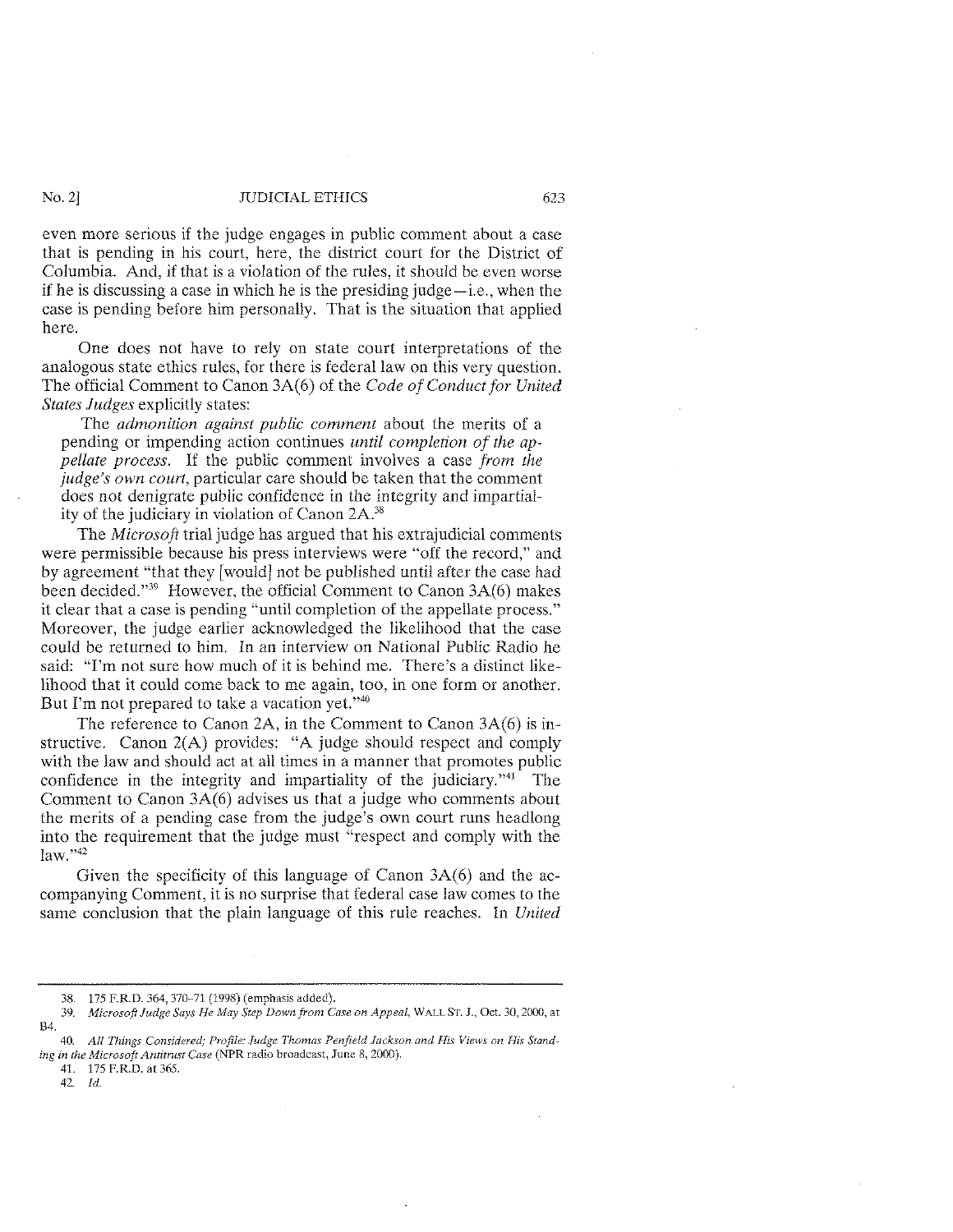*States v. Garwood,43* a trial judge gave press and media interviews to national outlets such as *Nightline,* and the Associated Press. In those interviews, the judge discussed his opinion about the defense's tactical decisions, the relevance of certain discovery items, and his view as to whether the defendant should take the stand in a pending case. The reviewing court found the judge's conduct "inexcusable" and concluded that the judge's comments-even if made with the best intentions-violated the ethics rules governing judges.44

The *Microsoft* trial judge also sought to defend his extrajudicial comments hy arguing that he had a right to make statements to "correct some of the public distortions" of the facts by "one *or* both of the parties."<sup>45</sup> The case law clearly rejects this purported defense.<sup>46</sup> If those alleged distortions are relevant to the case, he can and should put his version of the facts and the law into his opinion, where the parties can dispute it and the Court of Appeals can review it based on facts in the record. In fact, even if his comments are not relevant, he can still write what he wants in his opinion, where it becomes part of the record. Then, the litigants and the appellate court can respond to it. Or, the judge could wait until the case is no longer pending before engaging in any extrajudicial comments.47

What a judge cannot do is engage in extrajudicial comments about a pending case in which he is the trial judge. Please reread this last sentence. It should not be subject to dispute. Accompanying the *Code of Conduct for United States Judges* is a two-volume book that is distributed to every federal judge governed by that Code. That book includes various ethics opinions intended to give guidance to federal judges. And this book categorically states: "It is impermissible for a judge to write an article discussing a particular high-profile case recently completed and still on appeal."48 If a judge may not write an article about a particular highprofile case, it logically follows that it is equally impermissible for a judge

47. Wenger v. Comm'n on Judicial Performance, 630 P.2d 954, 965 (Cal. 1981); Goldman v. Nev. Comm'n on Judicial Discipline, 830 P.2d 107, 136-37 (Nev. 1992).

48. GUIDE TO JUDICIARY POLICIES AND PROCEDURES, VOLUME II-THE CODE OF CONDUCT VOLUME, Ch. V (Compendium of Selected Opinions),§ 4.2 Writing and Editing, at V-57 (reissued on June 15, 1999).

<sup>43. 16</sup> M.J. 863, 868 (N.M.C.M.R. 1983), aff'd, 20 M.J. 148 (C.M.A. 1985), cert. denied, 474 U.S. 1005 (1985).

<sup>44.</sup> *Garwood,* 16 M.J. at 869.

<sup>45.</sup> *Microsoft Judge Says He May Step Down from Case on Appeal,* WALL ST. J., Oct. 30, 2000, at B4 (emphasis added).

<sup>46.</sup> *E.g., In re* Boston's Children First, 239 F.3d 59,66 (1st Cir. 2001) ("Whether counsel for petitioners misrepresented the facts or not is irrelevant: the issue here is whether a reasonable person could have interpreted [the judge's] comments as doing more than correcting those misrepresentations and creating an appearance of partiality."); *In re* Benoit, 523 A.2d 1381, 1382-83 (Me. 1987) (unethical for a judge, after a case was remanded to him, to write a letter to the editor of a local newspaper defending his original sentences); Shapley v. Tex. Dep't of Human Res., 581 S.W.2d 250, 253 (Tex. Ct. App. 1979) (judge violated Canon when he spoke to reporters about pending case).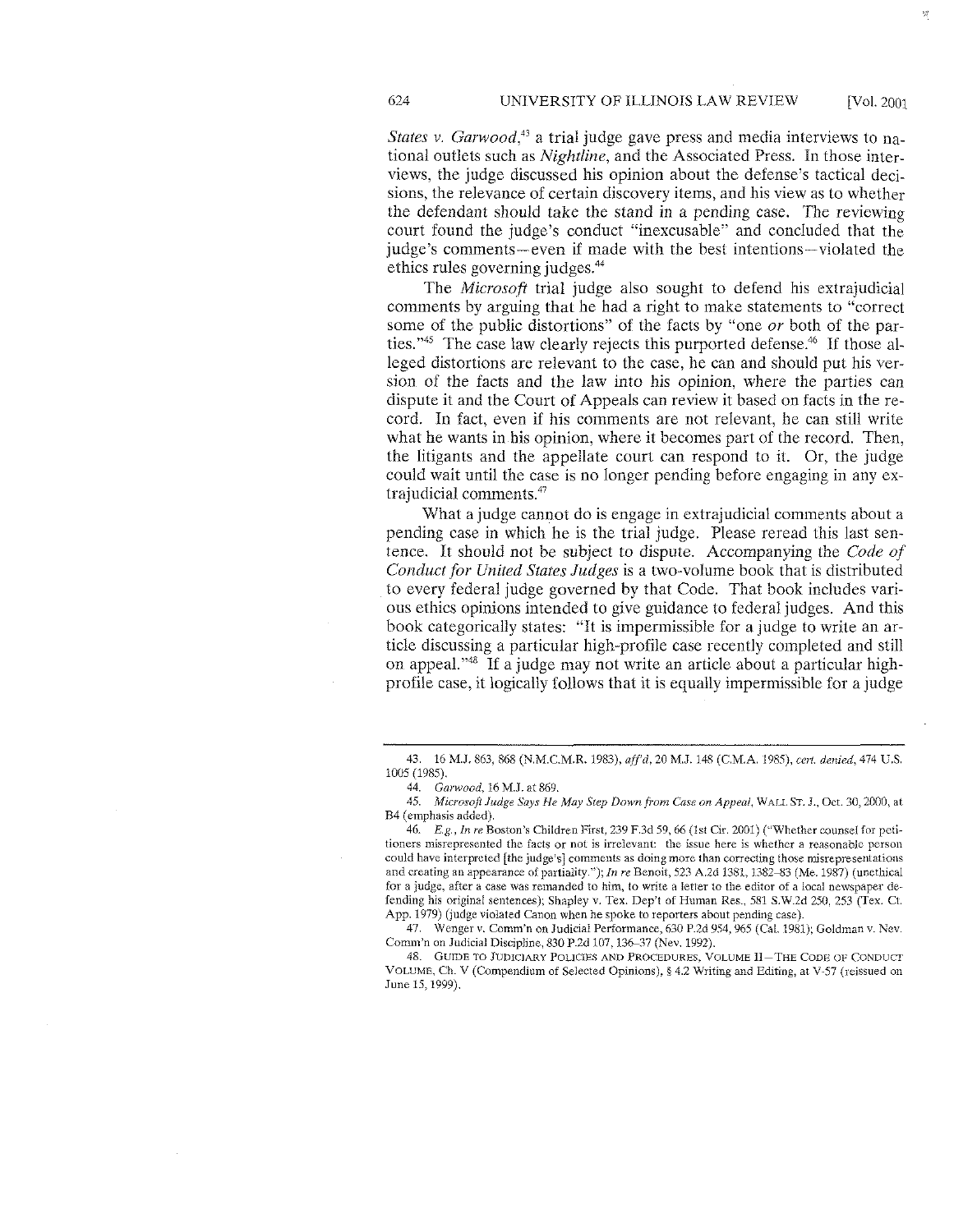to say the same words to a reporter who would then include them in his or her story.

### IV. THE REMEDY

In a state system, if a judge violates the no comment rules, judicial discipline is often available. State disciplinary authorities might remove a judge<sup>49</sup> or deprive a judge of a salary for a stated period of time.<sup>50</sup> In the federal system, no administrative body has that power, and only Congress can remove a judge after impeachment and a trial in the Senate. $51$ 

The federal appellate court may disqualify the judge if the extrajudicial comments indicate that his "impartiality might reasonably be questioned."52 That is what happened in *United States v. Cooley.53* In that case, the convicted defendants were abortion protesters found guilty of violating a federal law.<sup>54</sup> The appellate court not only assigned the case to a different judge on remand,  $\frac{1}{5}$  it also overturned the convictions and ordered a new trial because of the trial judge's interview on ABC's *Nightline,* a nationally televised evening program. The very fact that the judge had appeared on this show coupled with his other comments, indicated that his "impartiality might reasonably have been questioncd."56

52. 28 U.S.C. § 455(a) (1994).

53. 1 F.3d 985 (10th Cir. 1993).

54. *Id.* at 987-88. 18 U.S.C. § 1509 provides:

Whoever, by threats or force, willfully prevents, obstructs, impedes. or interferes with, or willfully attempts to prevent, obstruct, impede, or interfere with, the due exercise of rights or the performance of duties under any order, judgment, or decree of the United States, shall be fined under this title or imprisoned not more than one year, or both.

No injunction or other civil relief against the conduct made criminal by this section shall be denied on the ground that such conduct is a crime. *!d.* 

55. *!d.* at 988. See also *In re IBM Corp.,* 45 F.3d 64J (2d Cir. 1995), where the court directed Judge Edelstein "to recuse himself from further consideration of *United Stares v. IBM,* Civil Action No. 72·344 (S.D.N.Y.) and to have the case randomly reassigned." 45 F.3d at 645. The court, in finding the need to order recusal in light of the trial judge's possible lack of impartiality, stated, "Judge Edelstein's actions in the aftermath of the stipulation for dismissal extended beyond the courtroom. Notable in this regard were *newspaper interviews given by the Judge* concerning IBM's activities in general and Assistant Attorney General Baxter's role in particular." *IBM Corp.,* 45 F.3d at 642 (emphasis added). The court used its supervisory powers.

56. In addition, the "district judge had appeared on national television with Barbara Walters to talk about the abortion protests in Wichita, and had stated in part that 'these people are breaking the law."" *Cooley*, 1 F.3d at 990. And, the "district judge had been quoted in national media saying if anyone plans to come to Wichita, 'they had better bring a toothbrush!"' *!d.* The reference to

<sup>49.</sup> *See* Butler v. Ala. Judicial Inquiry Comm'n, 111 F. Supp. 2d 1241 (M.D. Ala. 2000) (granting state supreme court justice's motion to preliminarily enjoin state judicial disciplinary proceedings against him).

<sup>50.</sup> *See In re* Sheffield, 465 So. 2d 350, 355 (Ala. 1984) Qudge suspended two months without pay).

<sup>51.</sup> *See* Ronald D. Rotunda, *An Essay on the Constitutional Parameters of Federal Impeachment,*  76 KY. L.J. 707 (1988); Am. Judicature Soc'y, *lmpeaching Federal Judges: Where Are We and Where Are We Going?,* 72 JUDTCATURE 359 (1989) (comments by Ronald D. Rotunda during panel discussion) (examining federal judicial impeachment process).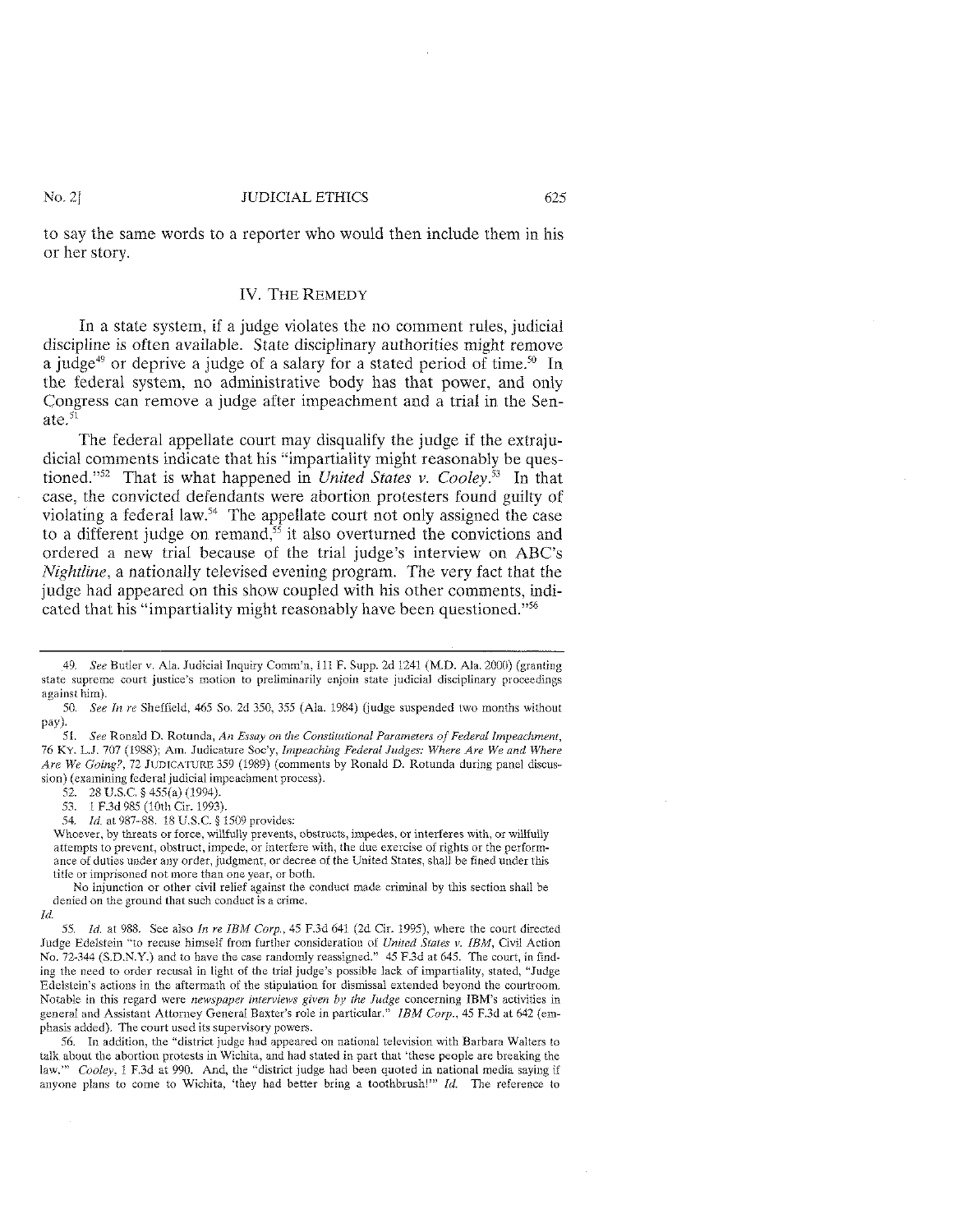*Cooley* cited the relevant provisions of the *Code of Conduct for United States Judges* and warned:

Two messages were conveyed by the judge's appearance on national television in the midst of these events. One message consisted of the words actually spoken regarding the protesters' apparent plan to bar access to the clinics, and the judge's resolve to see his order prohibiting such actions enforced. The other was the judge's expressive conduct in *deliberately making the choice to appear in such a forum* at a sensitive time to deliver strong views on matters which were likely to be ongoing before him. Together, these messages unmistakenly conveyed an uncommon interest and degree of personal involvement in the subject matter. It was an unusual thing for a judge to do, and it unavoidably created the appearance that the judge had become an active participant in bringing law and order to bear on the protesters, rather than remaining as a detached adjudicator.<sup>57</sup>

Because of the judge's decision to appear "on national television to state his views[,]" a "reasonable person would harbor a justified doubt as to his impartiality in the case involving these defendants. "58

Even if a judge's extrajudicial comments do not impugn his impartiality, the appellate court, in exercise of its supervisory powers, might still disqualify the judge. Judges have disqualified prosecutors for giving interviews in violation of court rules, even when there is no finding that the remarks could affect a jury.<sup>59</sup> If a court can impose that sanction on a prosecutor, who does not have the same responsibilities as a judge to be impartial, it should be able to impose a similar sanction on a judge.

#### V. CONCLUSION

In the *Microsoft* case, the appellate court might use its supervisory powers to send the case to a different judge if a remand is appropriate for

58. *Cooley,* 1 F.3d at 995.

59. *Prosecutor Disqualified in Oklahoma Bomber's Case,* WASH. PosT, Oct. 17, 2000, at A34.

toothbrushes was the judge's way of announcing that the judge would make sure that abortion protestors would have to stay overnight in the jail.

<sup>57.</sup> *!d.* at 995 (footnote omitted) (emphasis added). Similarly, for example, in February, 2000, while the *Microsoft* trial was going on, the judge said, when the reporter asked him about a breakup of the company: "I am not sure I am competent to do that. ... I just don't think that is something 1 want to try to do on my own. I wouldn't know how to do it." Joel Brinkley & Steve Lohr, *U.S v. Microsoft: Pursuing a Giant; Retracing the Missteps of the Microsoft Defense, N.Y. TIMES, June 9, 2000, at A1.* On the final day of trial, the judge rejected Microsoft's bid for a bearing on the government's remedy proposal, and the next day told the reporter: "I am not aware of any case authority that says J have to give them any due process at all. The case is over. They lost." *Id.* The judge explained to another reporter that he did not allow Microsoft to argue against the proposed sanction, because, the judge asked rhetorically: "Were the Japanese allowed to propose the terms of their surrender? The government won the case." Wilke, *supra* note 28. The article reports that when the judge was asked, in an interview, about comments to the press and fairness to the parties, "a relaxed" judge said "he *had no idea whether his comments to the press Wednesday might have a negative effect on a higher court*  consideration of the antitrust case." Shiver Jr., *supra* note 31 (emphasis added).